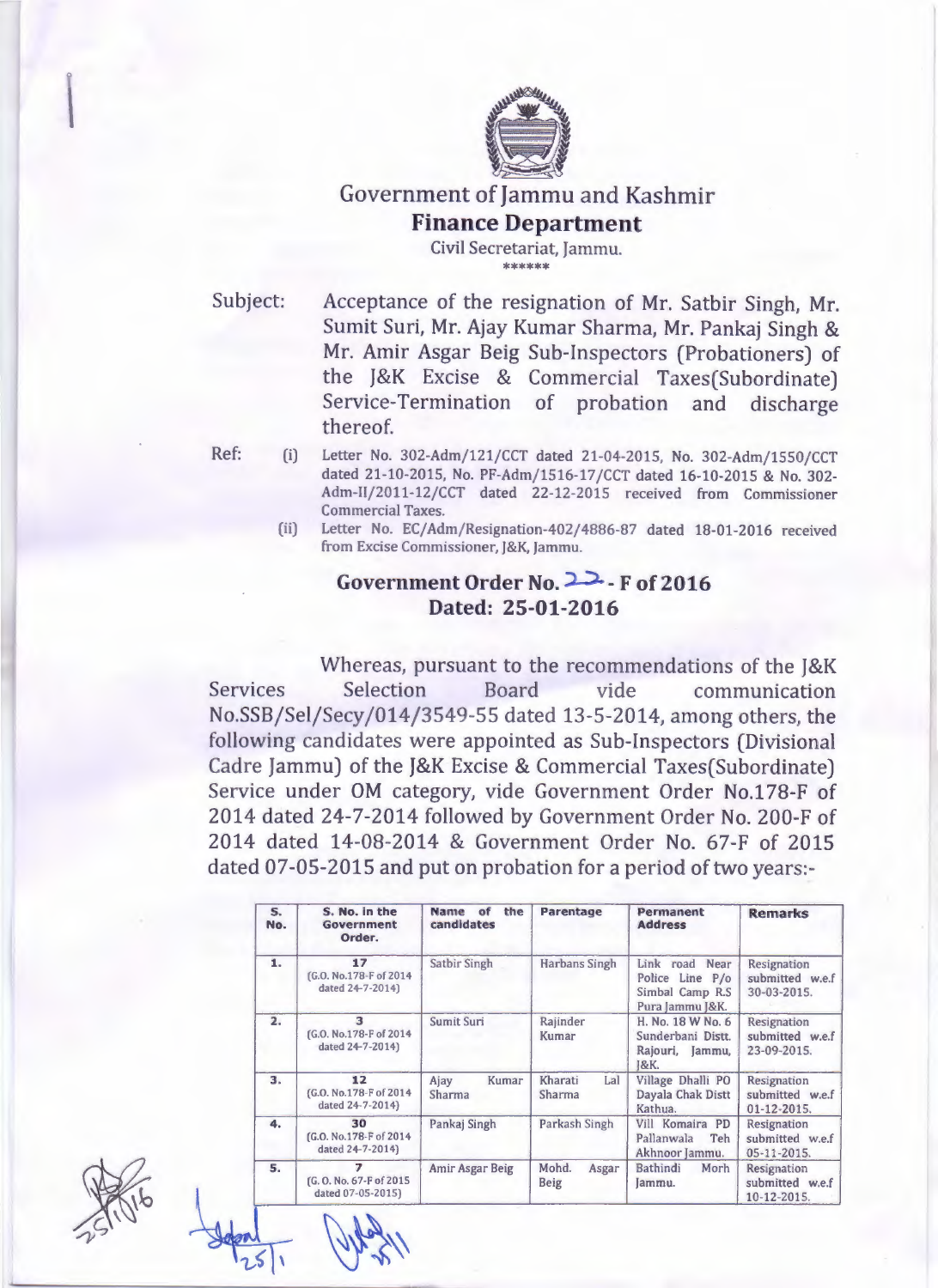Whereas, vide Government Order No.178-F of 2014 dated 24-7-2014 followed by Government Order No. 200-F of 2014 dated 14-08-2015 and the Government Order No. 67-F of 2015 dated 07-05-2015, among others, the services of the above said appointees were placed at the disposal of Commercial Taxes/Excise Departments; and

Whereas, the above said officials have tendered their resignation before the officers of Commercial Taxes/Excise Departments on the dates shown against each; and

Whereas, the Commercial Taxes/Excise Departments vide communication No. 302-Adm/121/CCT dated 21-04-2015 read with No. 302-Adm/1550/CCT dated 21-10-2015, No. PF-Adm/1516-17 /CCT dated 16-10-2015, No. 302-Adm-11/2011- 12/CCT dated 22-12-2015 & No. EC/Adm/Resignation-402/4886- 87 dated 18-01-2016 forwarded resignation of the above said officials to the Finance Department for acceptance; and

Whereas, the matter has been considered with reference to the rules governing the subject and it has been found that the above said officials are still on probation and have not qualified the prescribed departmental examination, on account of which they are liable to be discharged from the service, by terminating their probation in terms of Rule 21(2)(a) of the J&K Civil Services(Classification, Control and Appeal) Rules, 1956, on their own request.

Now, therefore, in exercise of the powers conferred under Rule 21(2)(a) of the J&K Civil Services (Classification, Control and Appeal) Rules, 1956, the probation of the following five Sublnspectors(Divisional Cadre Jammu) are hereby terminated and are discharged from the J&K Excise & Commercial Taxes(Subordinate) Service with effect from the dates shown against each on their own request:-

| S.<br>No. | S. No. in the<br>Government<br>Order.                | Name of the<br>candidates | Parentage            | Permanent<br><b>Address</b>                                             | Date of<br>termination/<br>discharge. |
|-----------|------------------------------------------------------|---------------------------|----------------------|-------------------------------------------------------------------------|---------------------------------------|
| 1.        | 17<br>(G.O. No.178-F of<br>2014 dated 24-7-<br>2014) | <b>Satbir Singh</b>       | <b>Harbans Singh</b> | Link road Near<br>Police Line P/o<br>Simbal Camp R.S<br>Pura Jammu J&K. | 30-03-2015.                           |
| 2.        | [G.O. No.178-F of<br>2014 dated 24-7-<br>2014        | Sumit Suri                | Rajinder<br>Kumar    | H. No. 18 W No. 6<br>Sunderbani Distt.<br>Rajouri,<br>Jammu.<br>1&K.    | 23-09-2015.                           |